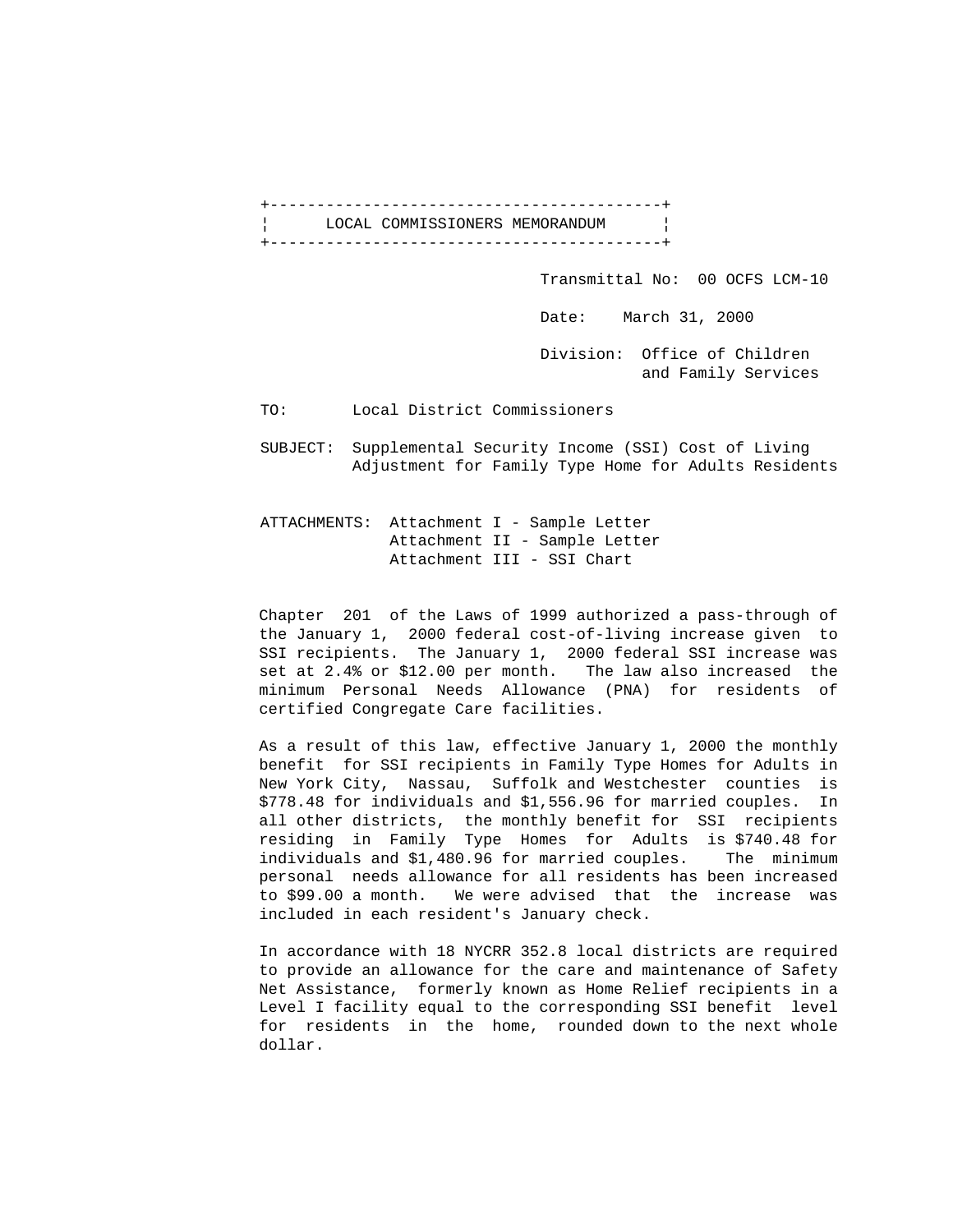Date March 31, *2*000

Trans. No. 00 OCFS LCM 10 **Page No. 2** Page No. 2

As part of your responsibility to supervise the Family Type Home for Adults program, you are required to identify all operators of certified Family Type Homes for Adults within your jurisdiction and immediately inform them and their SSI and Safety Net Assistance residents of this increase. The written notification should include the following reminders:

- o If an operator intends to increase the rate charged to residents, he/she is required to give residents a written notice specifying the new rate at least thirty (30) days prior to the date of the increase. If a resident voluntarily agrees in writing to the increase, the operator may increase the rate with less than thirty days notice. However, in either case the operator is required to amend the admission agreement prior to instituting the rate increase.
- o Section 131-o of the Social Services Law and the applicable regulations, found at 18 NYCRR 485.12 set forth penalties for misappropriating or retaining a resident's personal allowance.

Attached for your information is a chart containing the SSI increases and copies of model letters which may be sent to operators and SSI residents. If you have any questions about this matter, please have your staff contact Richard Piche at (518) 474-9445. Thank you for your cooperation.

Donald K. Smith Deputy Commissioner

\_\_\_\_\_\_\_\_\_\_\_\_\_\_\_\_\_\_\_\_\_\_\_\_\_\_\_\_\_\_\_\_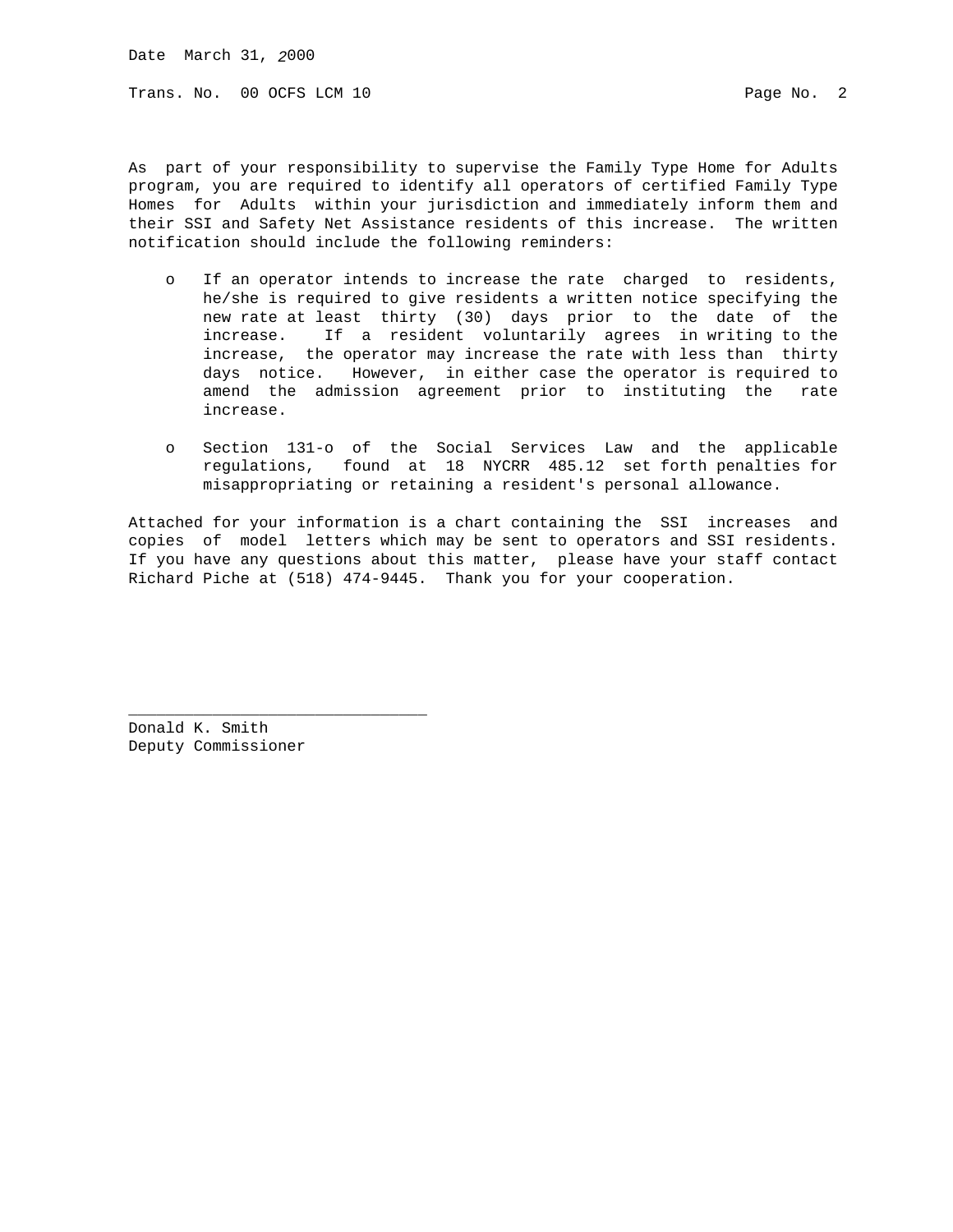## SAMPLE LETTER

Dear Operator:

Chapter 189 of the Laws of 1997 authorized a pass-through of the Federal Supplemental Security Income (SSI) cost of living adjustment to most SSI recipients residing in Family Type Homes for Adults. We have been advised by the New York State Office of Children and Family Services that the increases will be available in each resident's January check. Also, regulations of the New York State Office of Children and Family Services require that Safety Net Assistance recipients receiving care in Family Type Homes receive the same payment level as SSI recipients rounded down to the next whole dollar. Therefore, any Safety Net Assistance residents receiving care in your home will receive the same increases as SSI recipients rounded down.

The monthly benefit for SSI recipients in Family Type Homes for Adults will be \_\_\_\_\_ for individuals without other income and \_\_\_\_\_ for married couples. The monthly benefit for Safety Net Assistance recipients in Family Type Homes for Adults will be \_\_\_\_\_ for individuals without other income and \_\_\_\_\_ for married couples. This is the SSI benefit rounded down to the next whole dollar.

The law also provides for an increase in the personal needs allowance. Effective January 1, 2000, the monthly minimum personal needs allowance will be \$99.00 for residents in Family Type Homes for Adults. Residents who have other sources of income in addition to SSI will be entitled to the \$ 99.00 minimum, plus any income disregarded by Social Security. Penalties for retaining or misappropriating a resident's personal allowance are set forth in Section 131-o of the Social Services Law and 18 NYCRR 485.12.

If you intend to increase the rate you charge residents, you are required to give residents a written notice specifying the new rate thirty (30) days prior to the date of the increase. If a resident voluntarily agrees in writing to the increase, you may increase the rate with less than thirty (30) days notice. However, in either case you are required to amend the resident's admission agreement prior to instituting the rate increase.

If you have any questions about this matter, please contact \_\_\_\_\_\_\_\_\_\_\_\_\_\_\_\_\_\_\_\_

Sincerely,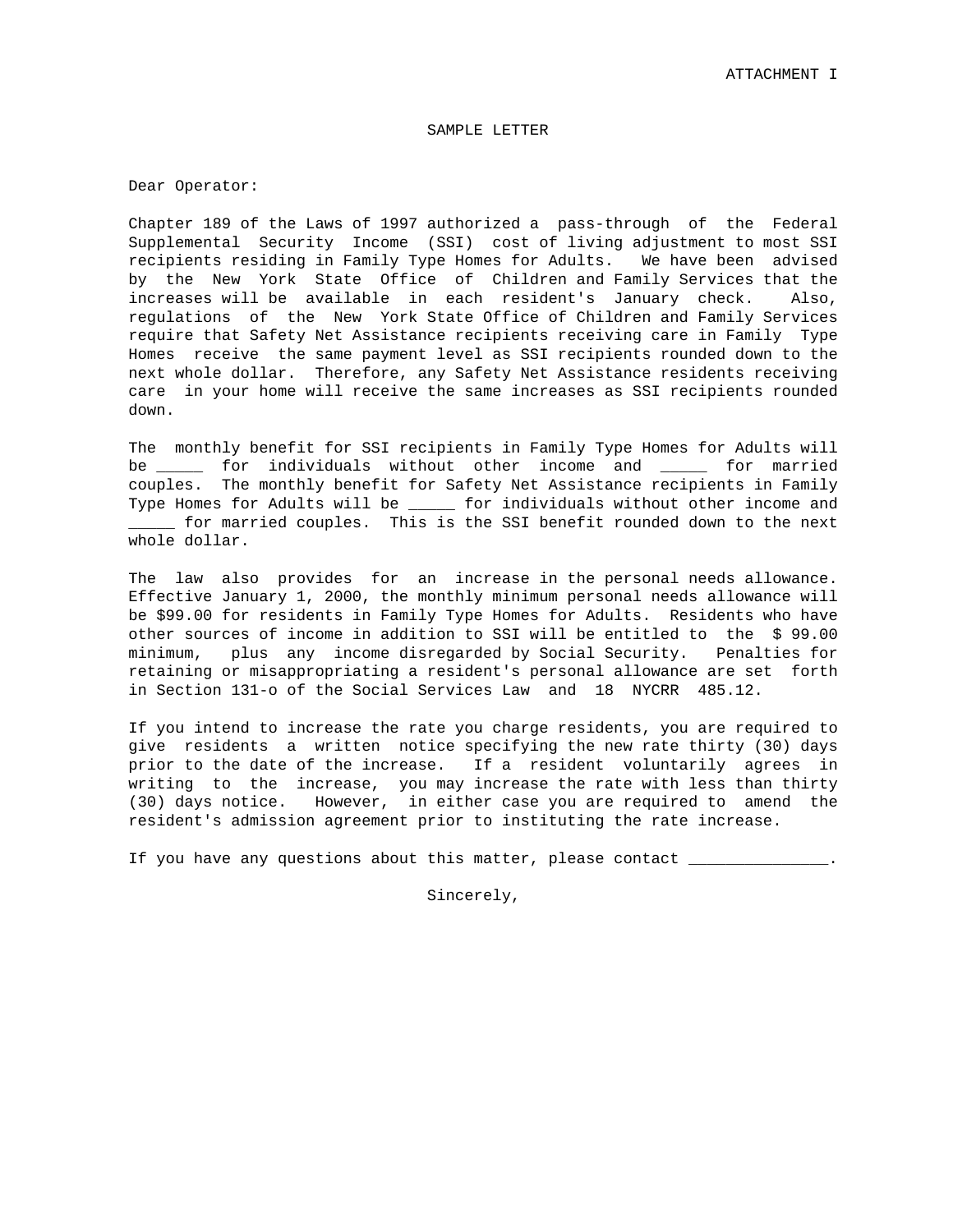## SAMPLE LETTER

Dear Supplemental Security Income Resident:

A recent law provides for a Federal cost-of-living adjustment to your Supplemental Security Income (SSI) monthly payment. The law also provides for an increase in the personal needs allowance. Effective January 1, 2000 if you receive SSI and no other income and live in a Family Type Home, in most cases you will receive a monthly check for \_\_\_\_\_. Of this amount, at least \$99.00 must be yours for a Personal Needs Allowance.

## Admission Agreement Changes

\_\_\_\_\_\_\_\_\_\_\_\_\_\_\_\_\_\_\_\_\_\_\_.

The operator of the home where you live may increase the rate you are charged effective January 1, 2000.

In order to do this, the operator is required to give you thirty (30) days written notice prior to the date of the rate change and amend your admission agreement. The operator may increase the rate without the thirty day notice if you voluntarily agree to such a rate increase in writing. Either way, your admission agreement should be amended to reflect this rate increase, and you should receive a copy of this amendment to your admission agreement.

Regardless of the amount of the rate increase specified by the operator of your home, you will still be entitled to the minimum personal needs allowance as described above. By law, the operator may not accept any of your personal allowance or any disregarded income to pay for the services the home must provide by law and regulation.

If you have any questions about this increase, you should ask your Family Type Home operator or call \_\_\_\_\_\_\_\_\_\_\_\_\_\_\_\_\_\_\_\_\_\_\_\_\_\_\_\_\_\_\_\_\_\_\_\_\_\_\_, the Family Type Home Coordinator in your local department of social services at

Sincerely,